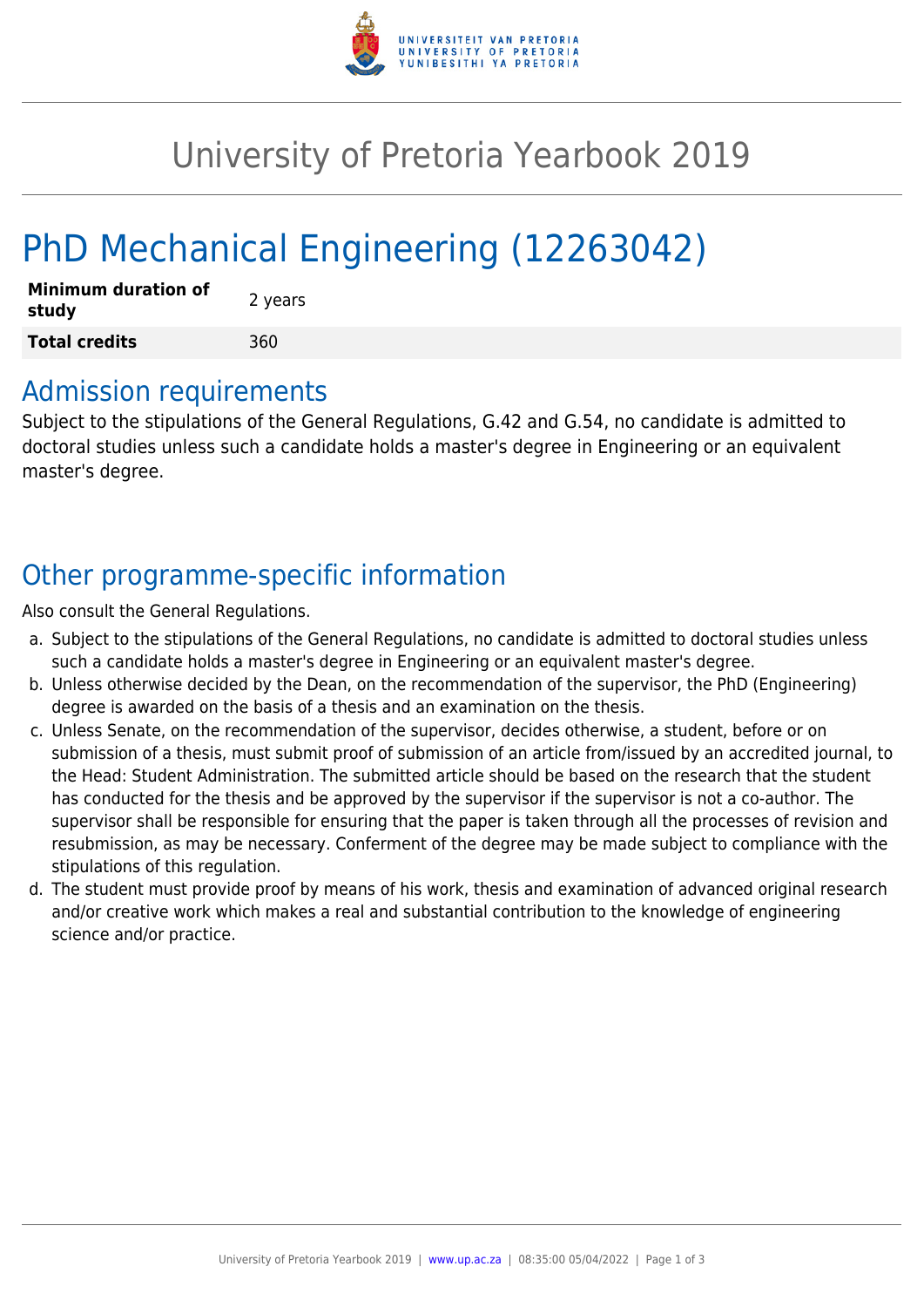

### Curriculum: Year 1

**Minimum credits: 360**

#### **Core modules**

[Thesis: Mechanical engineering 990](https://www.up.ac.za/yearbooks/2019/modules/view/MIR 990) (MIR 990) - Credits: 360.00